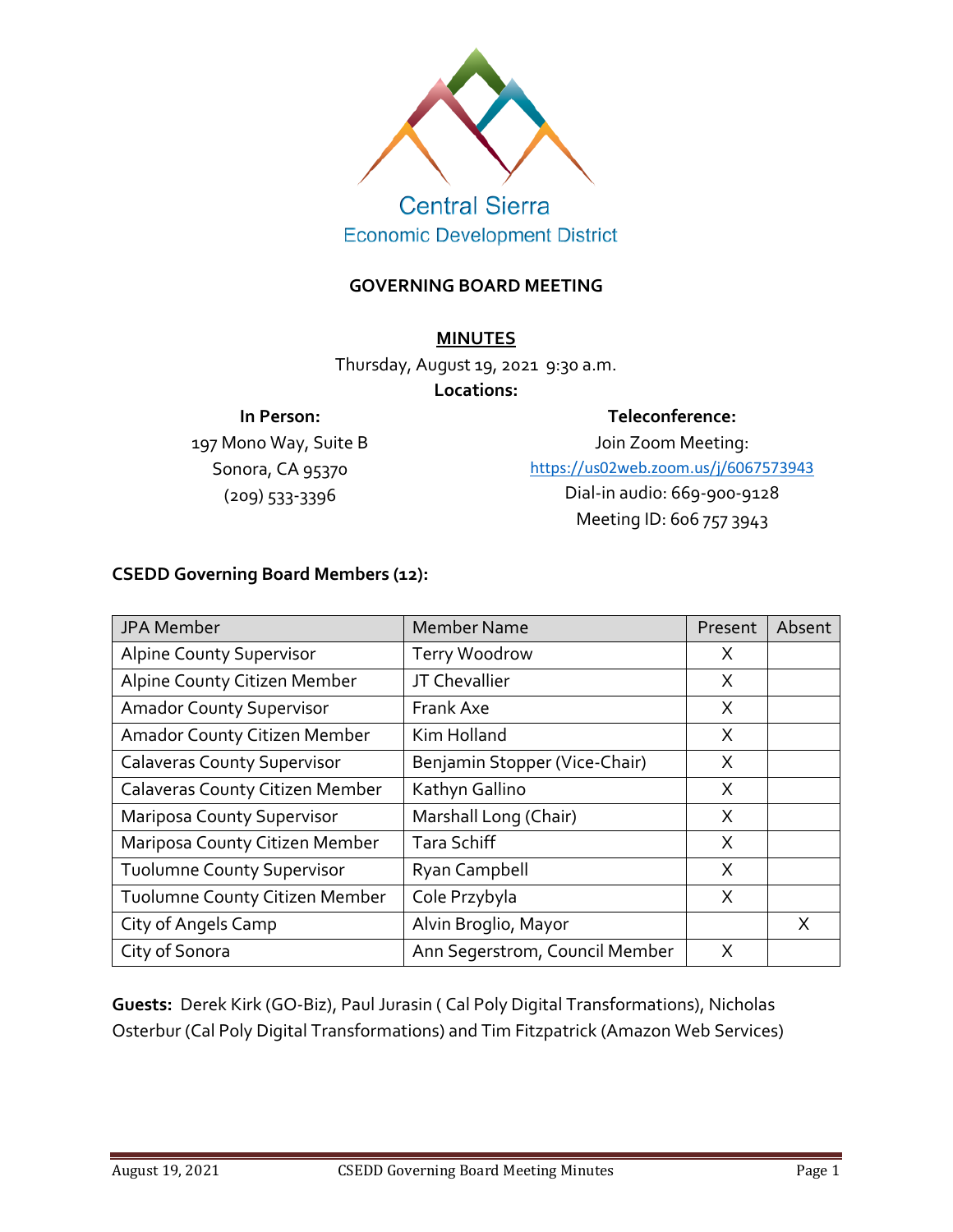## **CALL TO ORDER – ROLL CALL**

#### **1. ORAL COMMUNICATION:** *None*

#### **2. CONSENT AGENDA:**

a. Approval of the Minutes of the June 17, 2021 meeting of the CSEDD Governing Board *Minutes approved, (M) F. Axe, (S) R. Campbell, ayes carried, 1 abstained, 1 absent.*

#### **3. ACTION ITEMS:**

*a. None*

## **4. INFORMATION/DISCUSSION ITEMS:**

- a. Kim Holland New Citizen board member from Amador County *CSEDD welcomed new board members, Kim Holland (Citizen Member for Amador County) and JT Chevallier (Citizen Member for Alpine County).*
- b. Discussion: CSEDD's role in regional E.D. initiatives (Supervisor Long) *M. Long addressed the board on this matter. He reminded the board that if any county entities become aware of regional initiatives, to bring them to the CSEDD board so that regional effort can be made.*
- c. Central Sierra Natural Resources Supply Aggregation Organization (Cole Przybyla) *Cole informed the board that he is teaming up with Paul Jurasin ( Cal Poly Digital*

*Transformations), Nicholas Osterbur (Cal Poly Digital Transformations) and Tim Fitzpatrick (Amazon Web Services) to create a regional Natural Resources Supply Aggregation Tool. The tool would assist private property owners in getting unused wood supply to business owners.* 

- d. Update on USDA grant for Biomass Feasibility study (Exec. Director) *D. Thoeny shared that a draft Feasibility Study has been received and requested the board review and provide feedback.*
- e. Update on CAL FIRE grant app. to create a 'Forestry Corps' (Exec. Director) *Dave informed the board that the grant app. to create a Forestry Corps has been denied.*